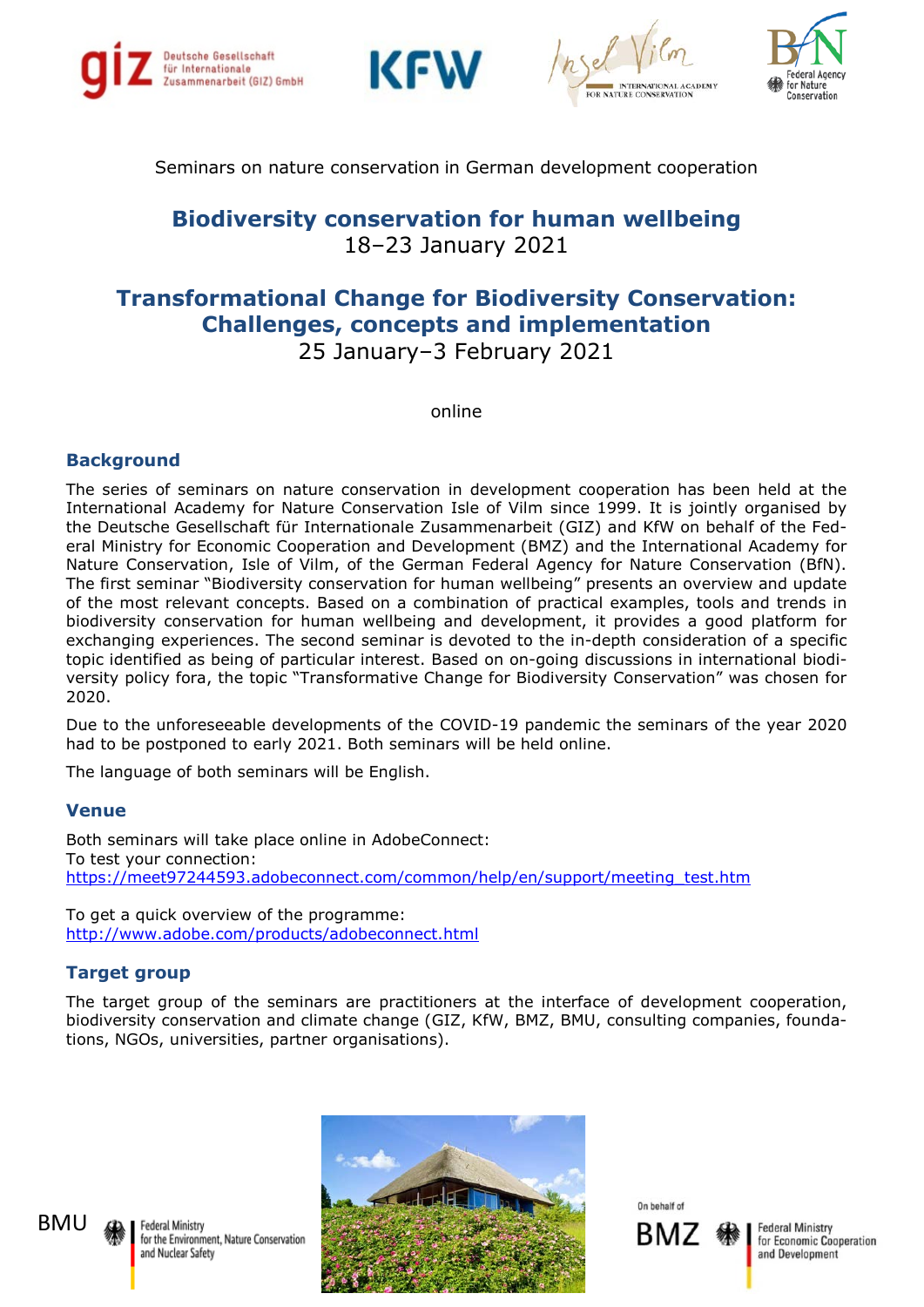







Seminars on nature conservation in German development cooperation

# **Biodiversity conservation for human wellbeing**

(18–23 January 2021)

## **Objectives**

- Raise awareness for the significance of biodiversity for the provision of ecosystem services hence: for human wellbeing
- Convey new concepts, instruments and trends of conservation and development cooperation
- Analyse the opportunities provided by the CBD and its Strategic Plan as the policy framework for German development cooperation in the area of biodiversity conservation
- Offer a forum for the exchange of experiences

## **Contents**

The following topics will be addressed through inputs, case studies, group work and discussions:

- Global trends with relevance for biodiversity conservation versus the relevance of biodiversity conservation for sustainable development
- New directions arising from the CBD
- Current trends in German development cooperation with regard to biodiversity conservation
- Reflecting the role of policy advice for biodiversity conservation
- Balancing conservation with livelihoods interests: a critical review of approaches and achievements
- Conservation in land- and seascapes: concepts, current issues and developments (including protected areas and other relevant tools, management and governance aspects)
- Financing biodiversity conservation
- Human rights and conservation

# **Transformational Change for Biodiversity Conservation: Challenges, concepts and implementation**

(25 January–3 February 2021)

## **Background**

The Global Assessment Report 2019 of the Intergovernmental Panel on Biodiversity and Ecosystem Services (IPBES) was the most comprehensive assessment of the state of biodiversity, providing also an elaborate picture of the relationship between economic development pathways and their impacts on nature. It also offers a range of possible scenarios for the coming decades. The report states clearly that the rate of nature's decline is 'unprecedented' and that species extinction rates are 'accelerating'. The report concludes that the current global response is insufficient and that 'Transformative changes' are needed to restore and protect nature.

The report will surely influence the negotiations of the upcoming Conference of the Parties of the Convention on Biodiversity which will now be held in May 2021 in China where a new Global Biodiversity Framework will be concluded.

The seminar will explore the concept of transformational change for biodiversity conservation, review the challenges in achieving transformational change and identify necessary framework conditions, mandates, actors and networks and next steps to implement transforming policies and measures.

Transformational change is needed to

- Address underlying causes of biodiversity decline;
- Use biodiversity to address social challenges.

A particular focus will be laid on new directions for area-based conservation as a means to achieve social, cultural and economic development and at the same time safeguard biodiversity.